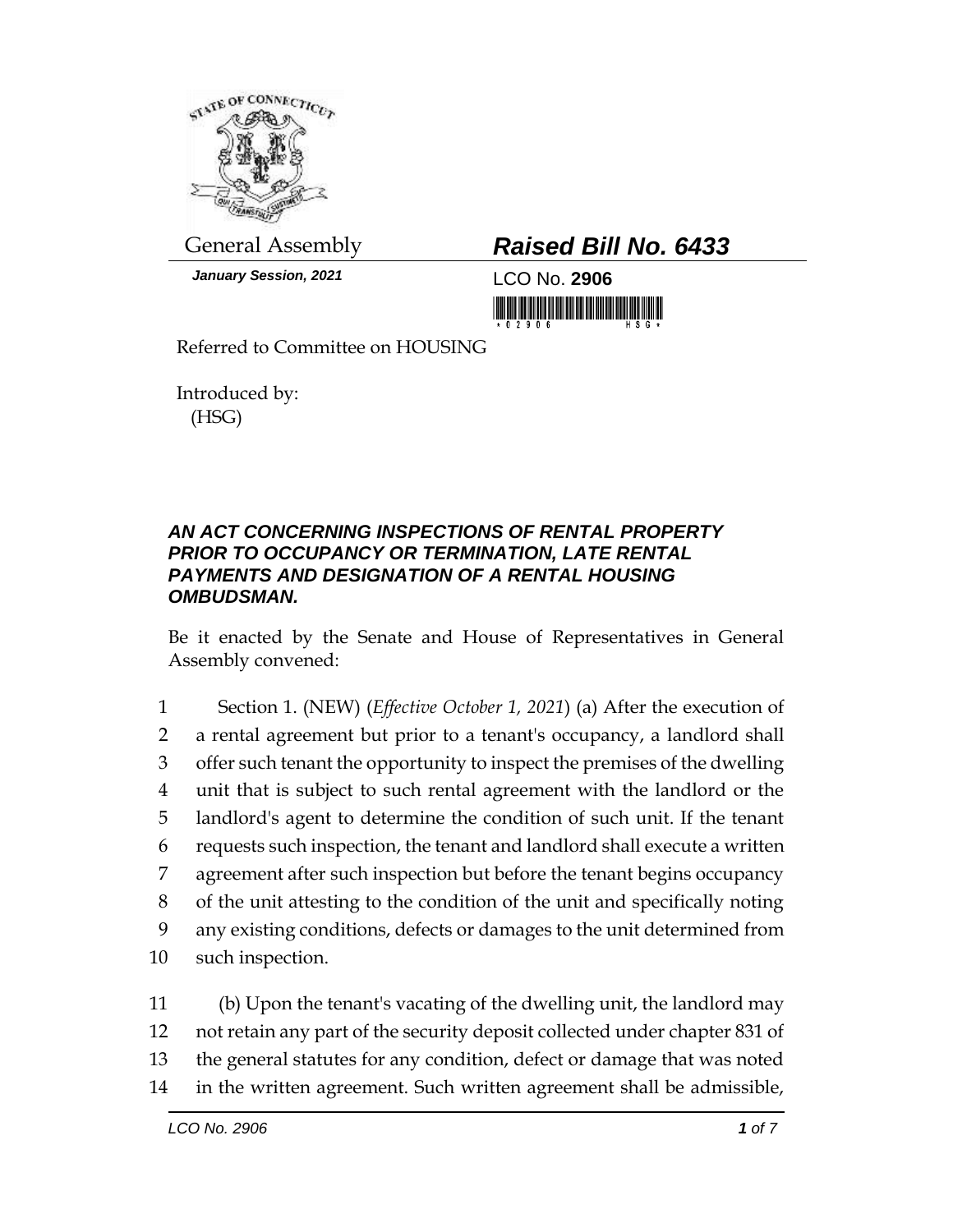but not conclusive, as evidence of the condition of the dwelling unit at the beginning of a tenant's occupancy in any administrative or judicial proceeding.

 (c) Within a reasonable time after notification of either the landlord's or tenant's intention to terminate the tenancy, the landlord shall provide written notice to the tenant of the tenant's right to request an inspection of the dwelling unit before vacating the dwelling unit and to be present at such inspection. If the tenant requests such inspection, the inspection 23 shall occur not earlier than two weeks before the end of the tenancy at a mutually agreed-upon time. After the inspection, the landlord shall provide the tenant with either (1) a statement that, as of that date, the dwelling unit is in satisfactory condition, or (2) an itemized statement specifying conditions which the landlord proposes to claim as the basis for withholding any portion of the security deposit under section 47a- 21 of the general statutes. Any such statement shall be admissible, but not conclusive, as evidence in any administrative or judicial proceeding.

 Sec. 2. Subsection (a) of section 47a-4 of the general statutes is repealed and the following is substituted in lieu thereof (*Effective October 1, 2021*):

 (a) A rental agreement shall not provide that the tenant: (1) Agrees to waive or forfeit rights or remedies under this chapter and sections 47a- 21, 47a-23 to 47a-23b, inclusive, 47a-26 to 47a-26g, inclusive, 47a-35 to 47a-35b, inclusive, 47a-41a, 47a-43 and 47a-46, or under any section of the general statutes or any municipal ordinance unless such section or ordinance expressly states that such rights may be waived; (2) authorizes the landlord to confess judgment on a claim arising out of the rental agreement; (3) agrees to the exculpation or limitation of any liability of the landlord arising under law or to indemnify the landlord for that liability or the costs connected therewith; (4) agrees to waive his right to the interest on the security deposit pursuant to section 47a-21; (5) agrees to permit the landlord to dispossess him without resort to court order; (6) consents to the distraint of his property for rent; (7) agrees to pay the landlord's attorney's fees in excess of fifteen per cent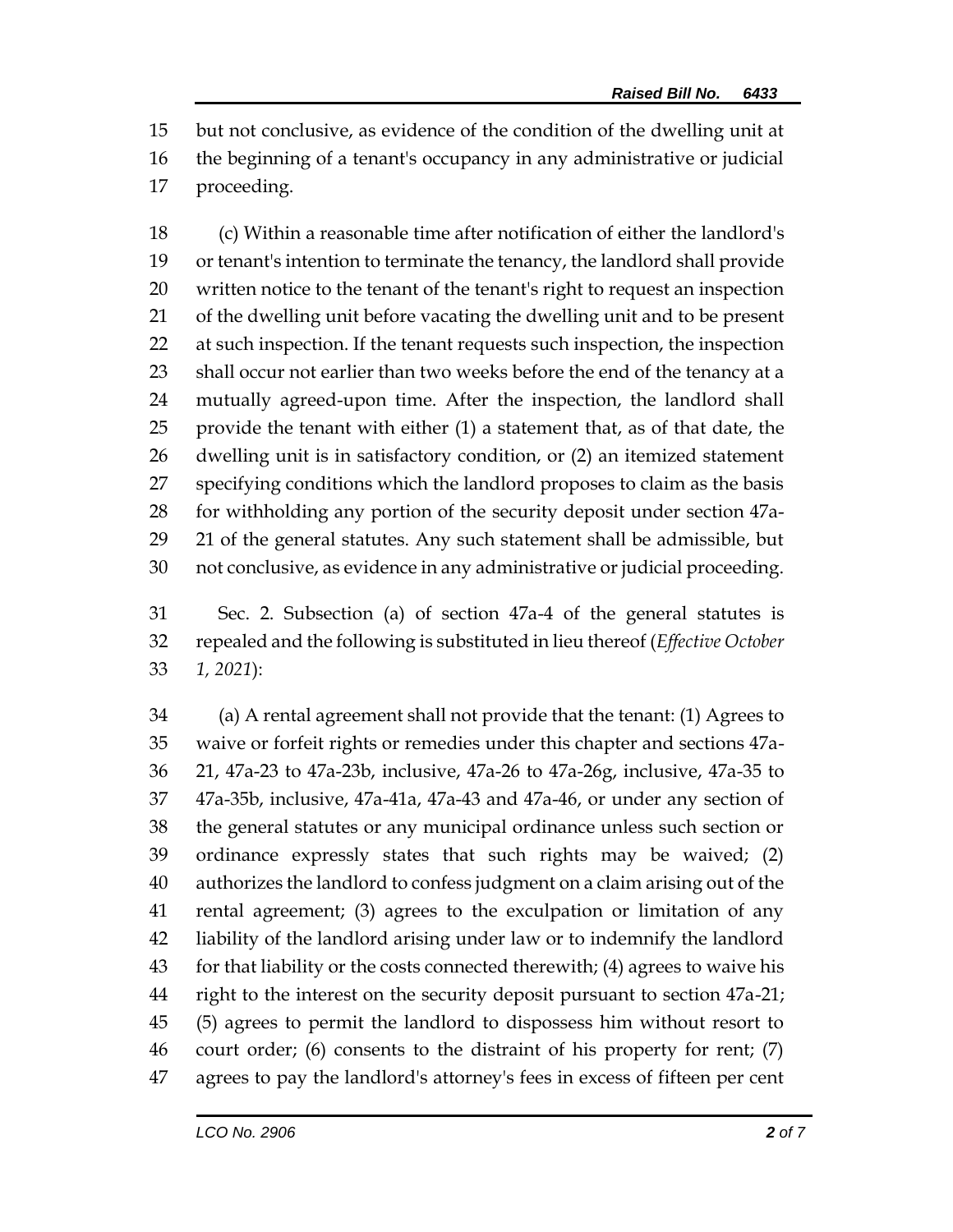of any judgment against the tenant in any action in which money damages are awarded; (8) agrees to pay a late charge prior to the 50 expiration of the grace period set forth in section 47a-15a, as amended by this act, or to pay rent in a reduced amount if such rent is paid prior to the expiration of such grace period; (9) agrees to pay a late charge on rent payments made subsequent to such grace period, in an amount exceeding the amounts set forth in section 47a-15a, as amended by this act; or **[**(9)**]** (10) agrees to pay a heat or utilities surcharge if heat or utilities is included in the rental agreement.

 Sec. 3. Section 47a-15a of the general statutes is repealed and the following is substituted in lieu thereof (*Effective October 1, 2021*):

 (a) If rent is unpaid when due and the tenant fails to pay rent within nine days thereafter or, in the case of a one-week tenancy, within four days thereafter, the landlord may terminate the rental agreement in accordance with the provisions of sections 47a-23 to 47a-23b, inclusive.

 (b) If a rental agreement contains a valid written agreement to pay a late charge in accordance with subsection (a) of section 47a-4, as amended by this act, a landlord may assess a tenant such a late charge on a rent payment made subsequent to the grace period set forth in subsection (a) of this section in accordance with this section. Such late charge may not exceed the lesser of (1) five dollars per day, up to a maximum of twenty-five dollars, or (2) five per cent of the delinquent rent payment or, in the case of a rental agreement paid in whole or in 71 part by a governmental or charitable entity, five per cent of the tenant's share of the delinquent rent payment. The landlord may not assess more than one late charge upon a delinquent rent payment, regardless of how long the rent remains unpaid. Any rent payments received by the landlord shall be applied first to the most recent rent payment due.

 Sec. 4. (NEW) (*Effective October 1, 2021*) (a) The Commissioner of Housing shall, within available appropriations, designate an employee to serve as Rental Housing Ombudsman within the Department of Housing to provide timely assistance to any tenant, as defined in section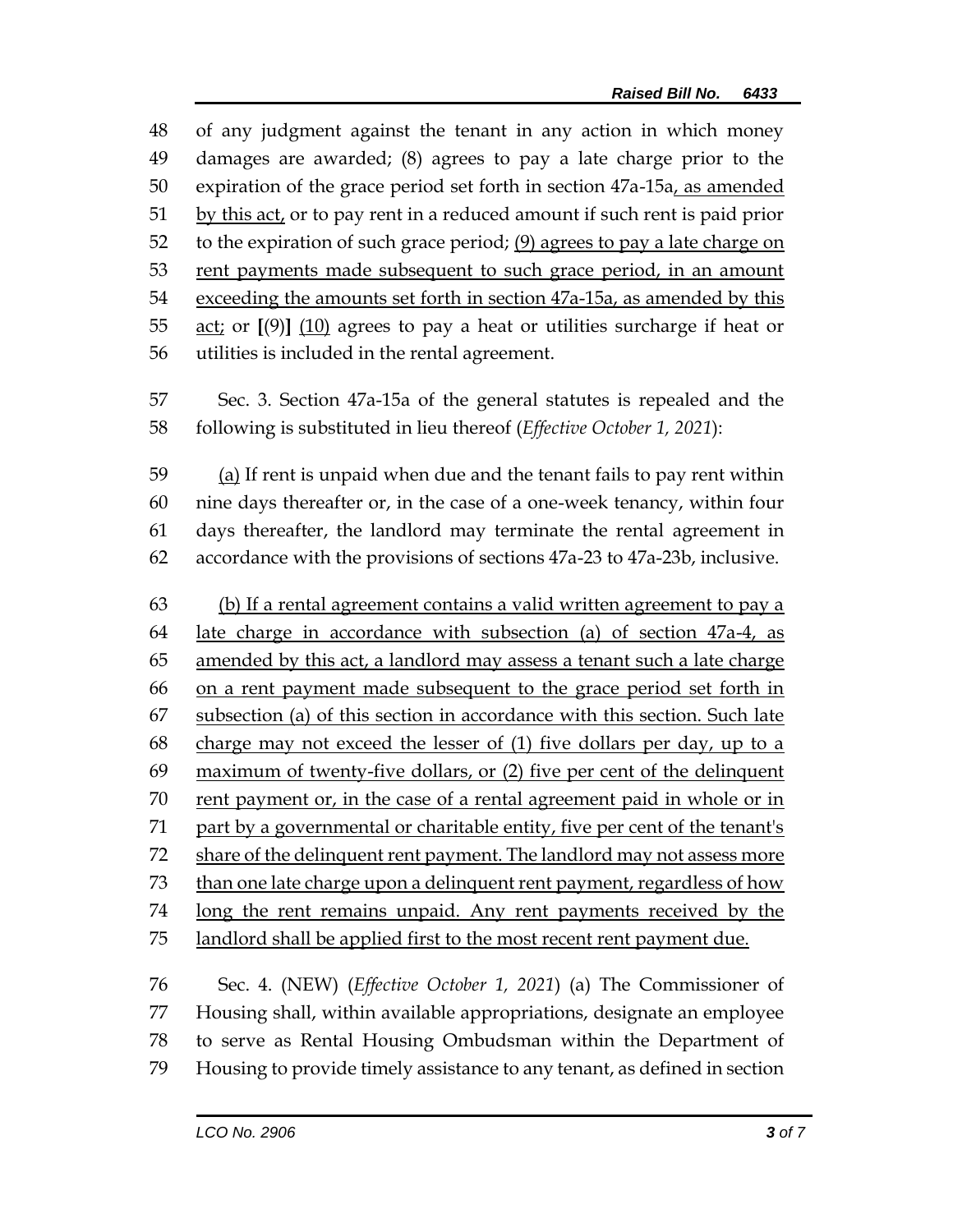47a-1 of the general statutes, concerning complaints of unsanitary or dangerous conditions in a dwelling unit, as defined in section 47a-1 of the general statutes.

 (b) The Rental Housing Ombudsman, in consultation with the commissioner, shall:

 (1) Receive, review and attempt to resolve any complaints from tenants, including, but not limited to, attempts to resolve such complaints in collaboration with the landlord, as defined in section 47a- 1 of the general statutes, and any other appropriate state, federal or nonprofit entities;

(2) Compile and analyze data on tenant complaints;

 (3) Assist tenants to understand their rights and responsibilities under the terms of their rental agreement, as defined in section 47a-1 of the general statutes;

 (4) Provide information to the public, agencies, legislators and others regarding the problems and concerns of tenants and make recommendations for resolving those problems and concerns;

 (5) Analyze and monitor the development and implementation of federal, state and local laws, regulations and policies relating to tenants and recommend any changes the Rental Housing Ombudsman deems necessary;

 (6) Disseminate information concerning the availability of the Rental Housing Ombudsman to assist tenants and potential tenants, with any concerns of unsanitary or dangerous conditions; and

 (7) Take any other actions necessary to fulfill the duties of the Rental Housing Ombudsman as set forth in this subsection.

 (c) On or before January 1, 2022, and annually thereafter, the Commissioner of Housing shall submit a report, in accordance with the provisions of section 11-4a of the general statutes, to the joint standing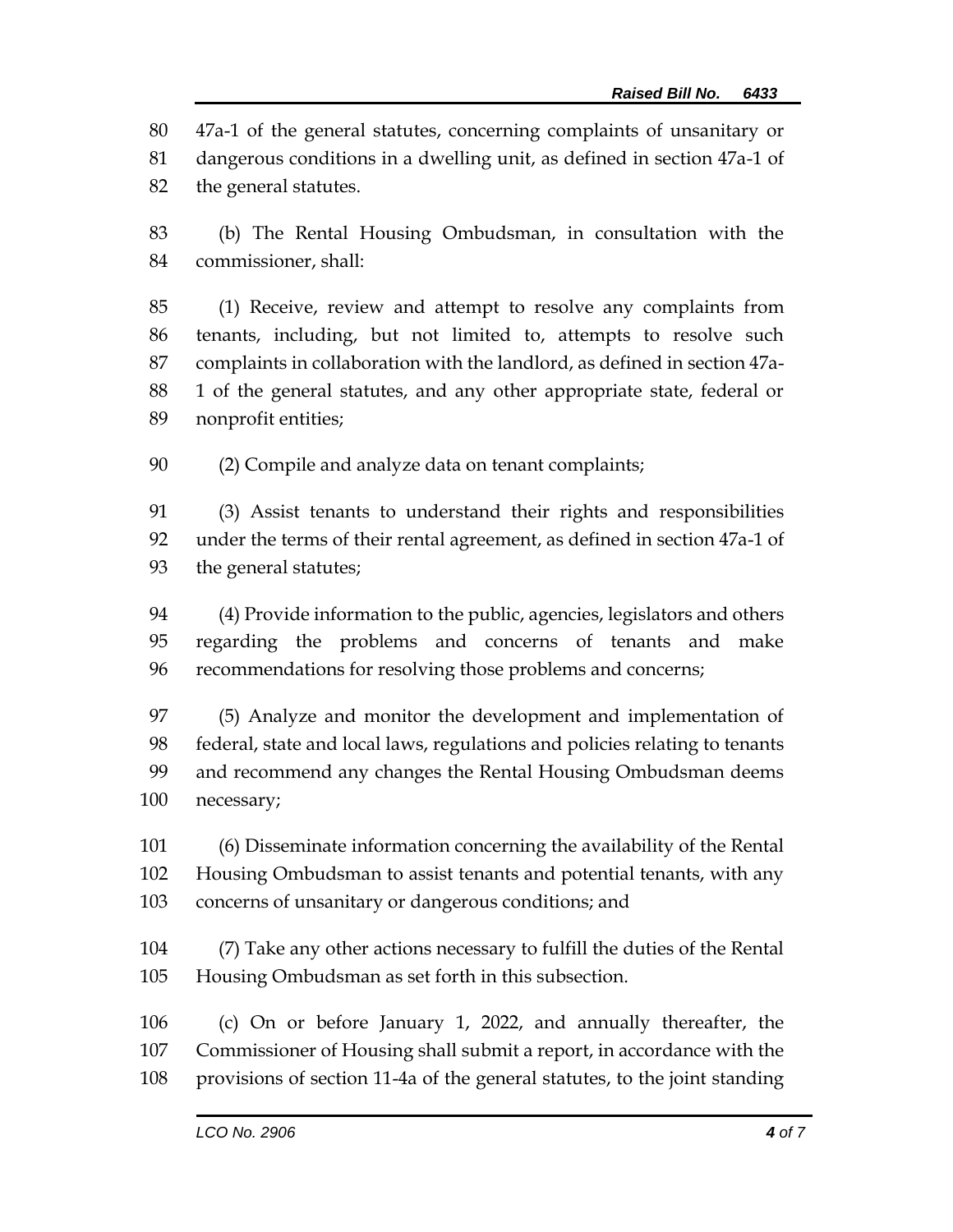| 109 | committee of the General Assembly having cognizance of matters                  |  |  |
|-----|---------------------------------------------------------------------------------|--|--|
| 110 | relating to housing. The commissioner shall report on: (1) The                  |  |  |
| 111 | implementation of this section; (2) the overall effectiveness of the Rental     |  |  |
| 112 | Housing Ombudsman position; and (3) additional steps that need to be            |  |  |
| 113 | taken for the Department of Housing to address complaints of                    |  |  |
| 114 | unsanitary or dangerous conditions in dwelling units.                           |  |  |
| 115 | (d) Any complaints made to the Rental Housing Ombudsman under                   |  |  |
| 116 | this section may be introduced as evidence in a summary process action          |  |  |
| 117 | initiated pursuant to chapter 832 of the general statutes.                      |  |  |
| 118 | Sec. 5. Section 47a-1 of the general statutes is repealed and the               |  |  |
| 119 | following is substituted in lieu thereof (Effective October 1, 2021):           |  |  |
| 120 | As used in this chapter and sections 47a-21, 47a-23 to 47a-23c,                 |  |  |
| 121 | inclusive, 47a-26a to 47a-26g, inclusive, 47a-35 to 47a-35b, inclusive, 47a-    |  |  |
| 122 | 41a, 47a-43, [and] 47a-46 and section 1 of this act:                            |  |  |
| 123 | (a) "Action" includes recoupment, counterclaim, set-off, cause of               |  |  |
| 124 | action and any other proceeding in which rights are determined,                 |  |  |
| 125 | including an action for possession.                                             |  |  |
| 126 | (b) "Building and housing codes" include any law, ordinance or                  |  |  |
| 127 | governmental regulation concerning fitness for habitation or the                |  |  |
| 128 | construction, maintenance, operation, occupancy, use or appearance of           |  |  |
| 129 | any premises or dwelling unit.                                                  |  |  |
| 130 | (c) "Dwelling unit" means any house or building, or portion thereof,            |  |  |
| 131 | which is occupied, is designed to be occupied, or is rented, leased or          |  |  |
| 132 | hired out to be occupied, as a home or residence of one or more persons.        |  |  |
| 133 | (d) "Landlord" means the owner, lessor or sublessor of the dwelling             |  |  |
| 134 | unit, the building of which it is a part or the premises.                       |  |  |
| 135 | (e) "Owner" means one or more persons, jointly or severally, in whom            |  |  |
| 136 | is vested (1) all or part of the legal title to property, or (2) all or part of |  |  |
| 137 | the beneficial ownership and a right to present use and enjoyment of the        |  |  |
| 138 | premises and includes a mortgagee in possession.                                |  |  |
|     | LCO No. 2906<br><b>5</b> of 7                                                   |  |  |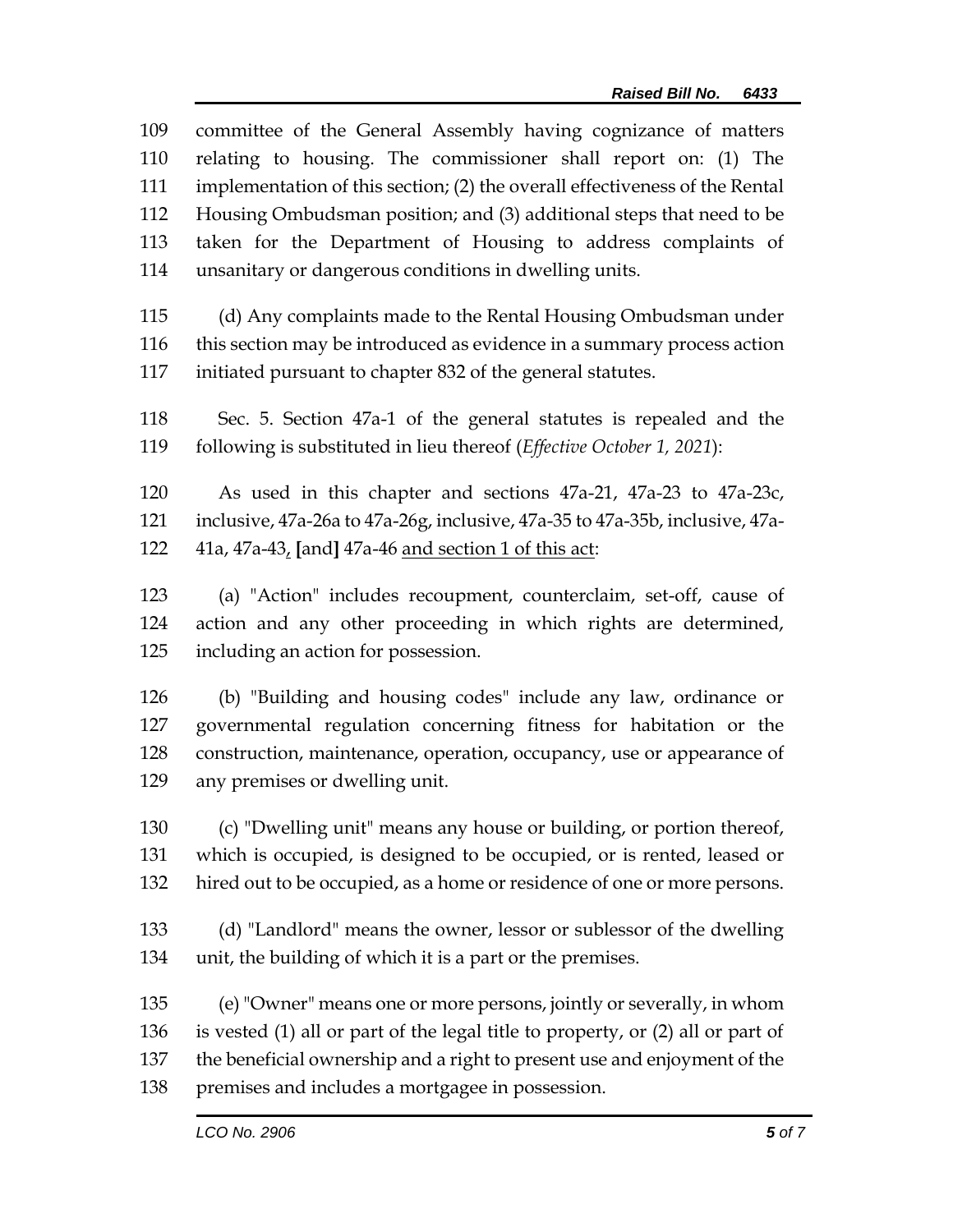(f) "Person" means an individual, corporation, limited liability company, the state or any political subdivision thereof, or agency, business trust, estate, trust, partnership or association, two or more persons having a joint or common interest, and any other legal or commercial entity.

 (g) "Premises" means a dwelling unit and the structure of which it is a part and facilities and appurtenances therein and grounds, areas and facilities held out for the use of tenants generally or whose use is promised to the tenant.

 (h) "Rent" means all periodic payments to be made to the landlord under the rental agreement.

 (i) "Rental agreement" means all agreements, written or oral, and valid rules and regulations adopted under section 47a-9 or subsection (d) of section 21-70 embodying the terms and conditions concerning the use and occupancy of a dwelling unit or premises.

 (j) "Roomer" means a person occupying a dwelling unit, which unit does not include a refrigerator, stove, kitchen sink, toilet and shower or bathtub and one or more of these facilities are used in common by other occupants in the structure.

 (k) "Single-family residence" means a structure maintained and used as a single dwelling unit. Notwithstanding that a dwelling unit shares one or more walls with another dwelling unit or has a common parking facility, it is a single-family residence if it has direct access to a street or thoroughfare and does not share heating facilities, hot water equipment or any other essential facility or service with any other dwelling unit.

 (l) "Tenant" means the lessee, sublessee or person entitled under a rental agreement to occupy a dwelling unit or premises to the exclusion of others or as is otherwise defined by law.

 (m) "Tenement house" means any house or building, or portion thereof, which is rented, leased or hired out to be occupied, or is